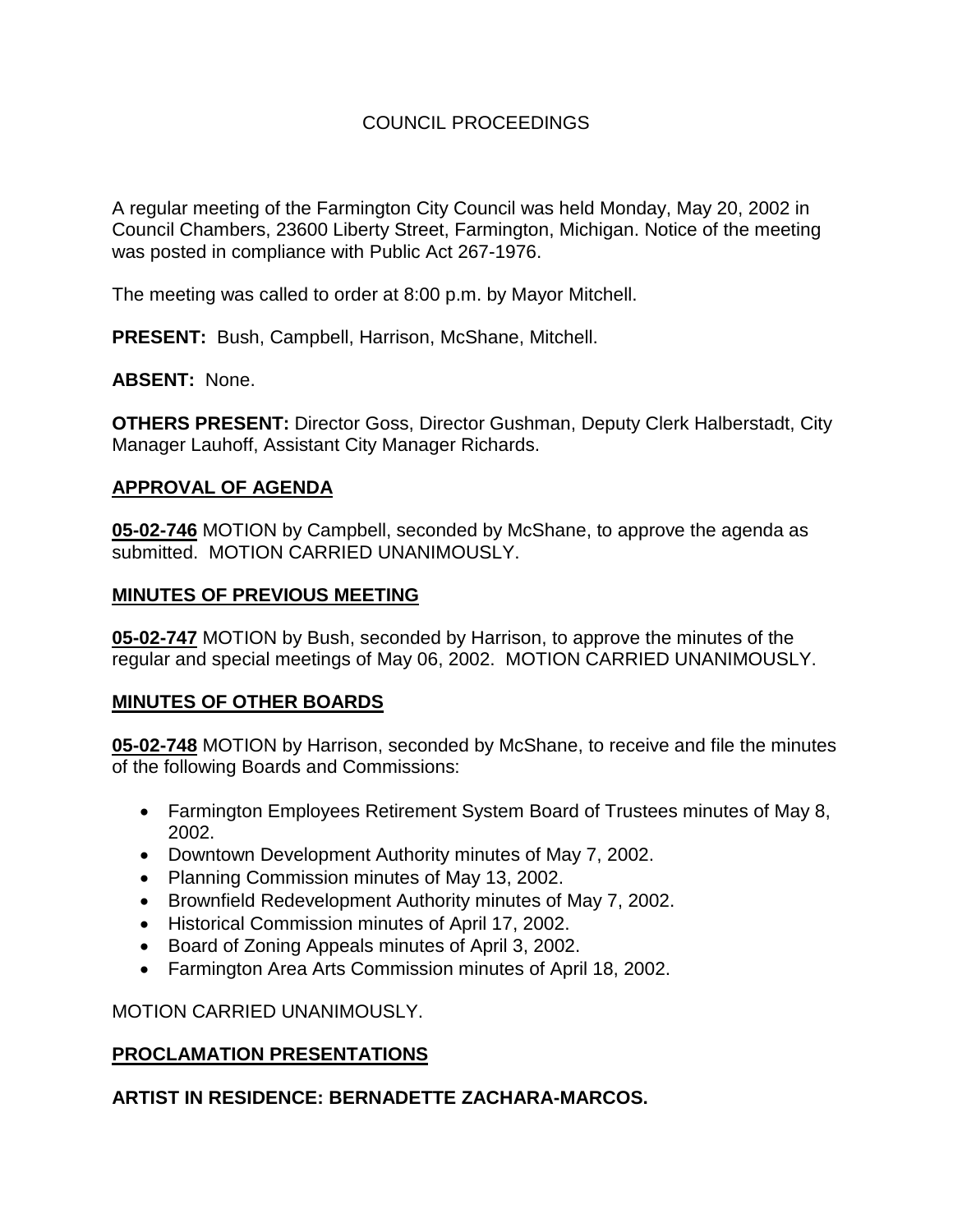# COUNCIL PROCEEDINGS -2- May 20, 2002

Council presented a proclamation to Bernadette Zachara-Marcos, the 2002 Artist in Residence, in recognition of her contributions in the sculpture and plaques to the art world.

Ms. Zachara-Marcos thanked the Council for honoring her with this recognition.

# **DISTINGUISHED SERVICE TO THE ARTS: FERN BARBER.**

Council presented a proclamation to Fern Barber, 2002 Distinguished Service Award recipient, in recognition of her service to the community through her support, promotion, management and teaching of art.

Ms. Barber thanked Council for the recognition. She expressed appreciation for the opportunity to work with incredible talent in the Community including Farmington/Farmington Hills Cultural Art Coordinator, Nancy Coumoundouros.

# **PRESENTATION/DEMONSTRATION: DR. VIEDER, EMS DIRECTOR, BOTSFORD HOSPITAL AND COMMANDER FRANK DEMERS DEMONSTRATE AN AUTOMATIC EXTERNAL DEFIBRILLATOR (AED).**

Mayor Mitchell delayed this presentation till later in the evening when all parties would be present.

### **PRESENTATION: KAREN BOLSEN, JIM HALL, MULTICULTURAL/MULTIRACIAL (MC/MR), REGARDING STRATEGIC PLANNING PROPOSAL.**

Co-Chair Jim Hall expressed appreciation to Council for their continued interest and support of the Multicultural/Multiracial (MC/MR) Council. He reviewed the many accomplishments of the MC/MR organization, but recognized the need to move to the next level of commitment. He spoke about the process and history behind the MC/MR Council's proposed strategic plan.

Co-Chair Bolsen stated MC/MR Council's need to move beyond celebratory events and establish a greater commitment to diversity in the Community. She reviewed the timeline and goals of a proposed strategic plan that was developed in conjunction with the National Council for Community Justice (NCCJ). She stated NCCJ is seeking funding for this proposal through Community foundations since this project includes other communities as well.

In response to a question from Council, City Manager Lauhoff stated that this project would require greater community involvement thereby increasing awareness of the goals of the MC/MR organization.

Council member McShane stated support for the goals of the MC/MR Council, recognized their valuable contribution to the Community and offered assistance in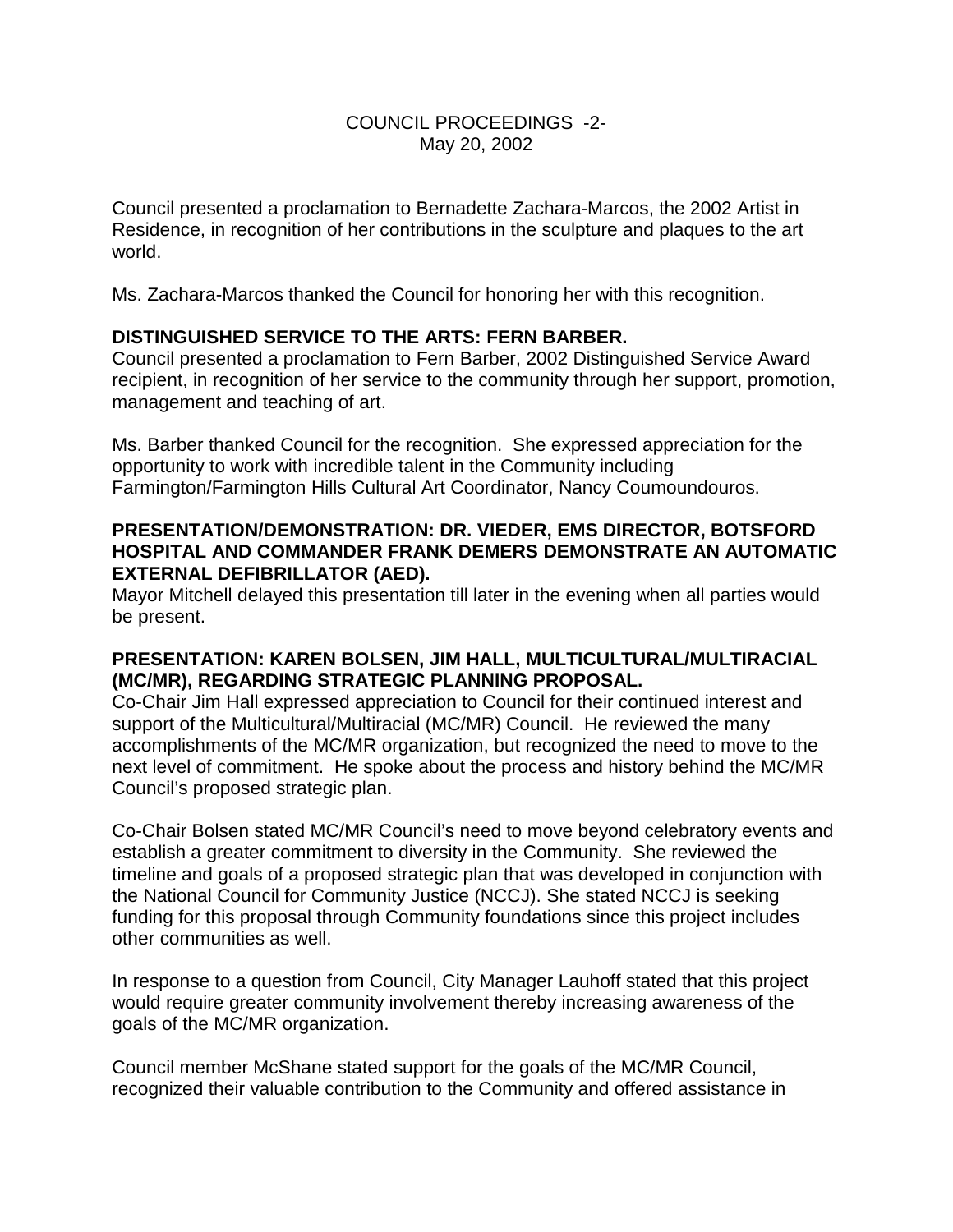# COUNCIL PROCEEDINGS -3- May 20, 2002

carrying out the proposed strategic plan.

In response to a question, Co-Chair Bolsen stated that the first meeting to begin the planning process is scheduled for August 25th and 26th and they are seeking volunteers for the steering committee.

Mayor Mitchell cited the progressiveness of the MC/MR Council and congratulated them on their initiative for greater community involvement.

# **PRESENTATION/DEMONSTRATION: DR. VIEDER, EMS DIRECTOR, BOTSFORD HOSPITAL AND COMMANDER FRANK DEMERS DEMONSTRATE AN AUTOMATIC EXTERNAL DEFIBRILLATOR (AED).**

Public Safety Director Goss thanked Dr. Vieder, EMS Director of Botsford Hospital, and Community Emergency Medical Service (CEMS) for their support that has enabled his department to provide first rate service to the Community.

Dr. Vieder provided a brief background on the Automatic External Defibrillator. He stated the device is simple to use and requires little training.

Commander Frank Demers provided a demonstration on how to use the defibrillator. He also talked about how they are maintained and where they are kept.

Responding to questions, Director Goss stated that the AED is used in about 5% of the medical runs and he discussed the department's excellent service to the community that includes a response time of approximately two minutes, combined with trained staff and use of state-of-the-art equipment.

Council expressed their appreciation to Botsford Hospital for the donation of these devices and to Commander Demers for his demonstration.

# **PETITIONS AND COMMUNICATIONS**

**REQUEST FOR RESOLUTION OF SUPPORT FOR DOWNTOWN DEVELOPMENT AUTHORITY GRANT APPLICATION.** Administration recommended Council's approval of a resolution supporting the Downtown Development Authority's development efforts and the application for federal economic assistance.

**05-02-749** MOTION by Campbell, seconded by Bush, to adopt a resolution supporting the Downtown Development Authority's proposed improvements to the Downtown Center area and its efforts to secure funding through the Transportation Equity Act for the 21<sup>st</sup> Century. [SEE ATTACHED RESOLUTION]. MOTION CARRIED UNANIMOUSLY.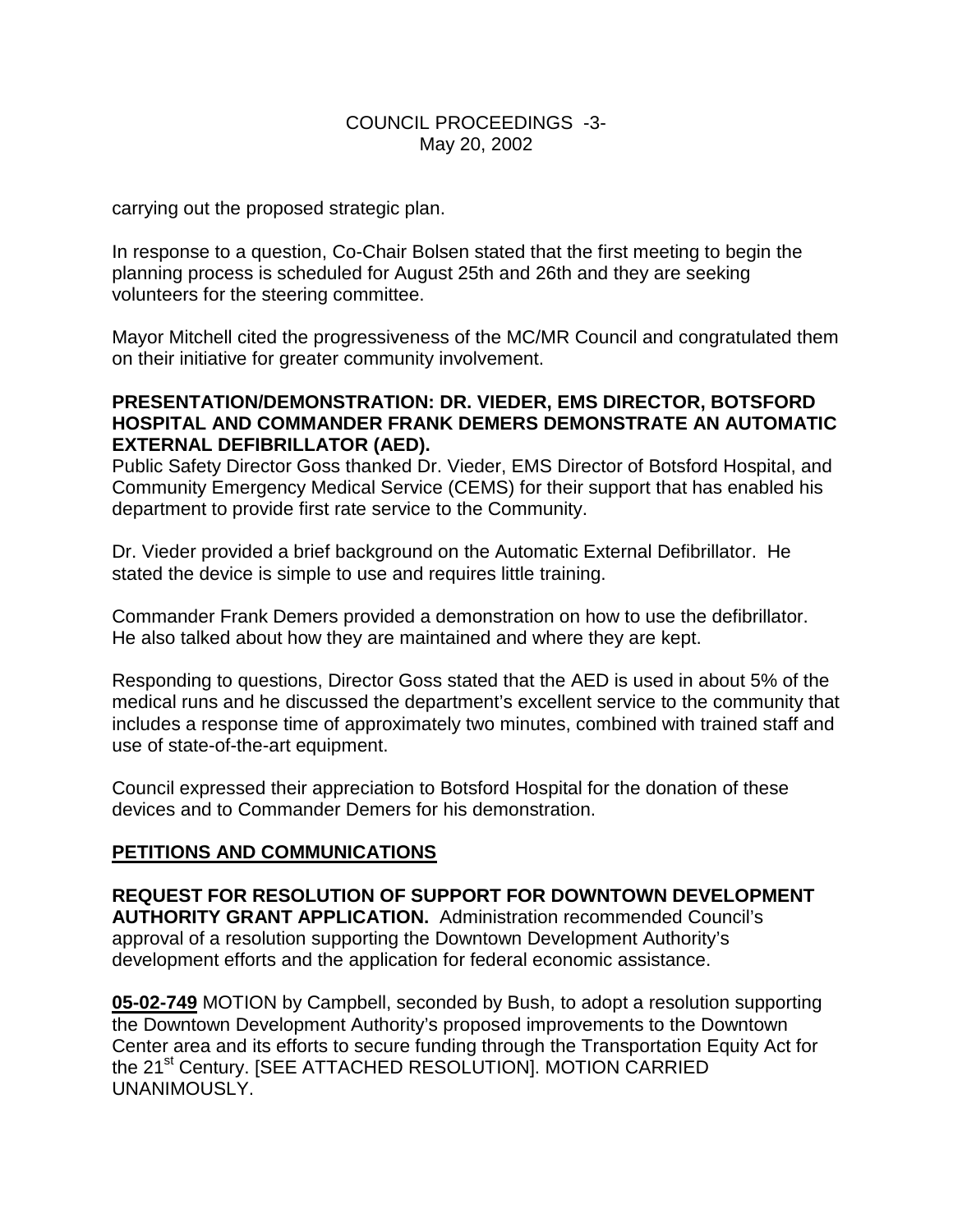# COUNCIL PROCEEDINGS -4- May 20, 2002

**REQUEST FOR OUTSIDE SALES, 22084 FARMINGTON ROAD, DOLLAR GENERAL STORE.** Administration advised that the Dollar General Store at 22084 Farmington Road has requested outside sales for the three holiday periods of Memorial Day, July  $4<sup>th</sup>$  and Labor Day. Administration further advised that this request would require an exception to the C-2 Zoning Ordinance and that such a request has been granted previously.

Mr. Jerome Grubnick, Store Manager, responded to a question from Council, stating that the outside sale merchandise would be placed on three, five foot, blue rolling carts.

Mr. Grubnick assured Council that the appearance of the carts would be attractive and neat. He further stated that business has been down due to the construction and outside sales would promote customer traffic. He also thanked Public Safety for their assistance during the holiday season by providing an escort for bank deposits.

**05-02-750** MOTION by McShane, seconded by Bush, to grant permission for outside sales at 22084 Farmington Road for the periods of May 24-27, July 5-7 and August 31 – September 2, with the display area located no more than 4' from the wall. MOTION CARRIED UNANIMOUSLY.

# **BOARDS AND COMMISSIONS**

**05-02-751** MOTION by Harrison, seconded by McShane, to make the following appointments: William Galvin to the Farmington Area Commission on Aging for an unexpired term ending June, 2003; Jeffrey Rehbine to the Traffic and Safety Board for an unexpired term ending July, 2004; and Joseph Mosey to the Historical Commission for an unexpired term ending March, 2003. MOTION CARRIED UNANIMOUSLY.

Mayor Mitchell noted that currently a position is available on the Commission on the Environment, however, the Commission has delayed filling this opening until further progress is made in its structure and organization.

# **REPORTS FROM CITY MANAGER**

**CERTIFICATION OF 2002 DELINQUENT INVOICES, AND WATER & SEWER BILLS. 05-02-752** MOTION by Campbell, seconded by Bush, to place delinquent invoices and delinquent water and sewer bills, in the amount of \$45,893.96, on the 2002 City of Farmington Tax Roll. [SEE ATTACHED].